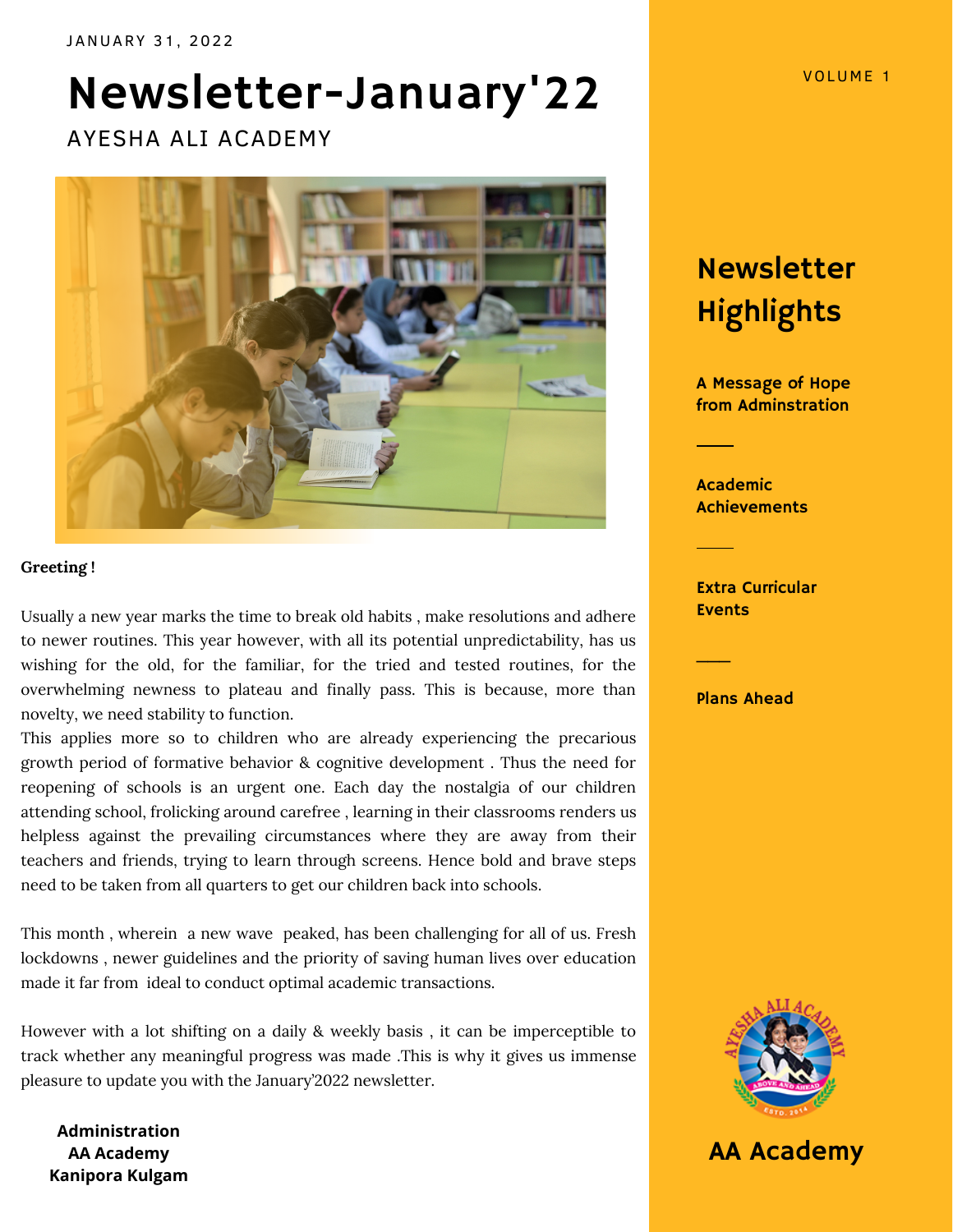### JAN 31,2022 VOLUME 1 **Academic Milestones:**

- Successful completion of 2021 session:- We concluded the previous session by conducting the End Term Examination physically on campus with almost 100% student turnout. You all played a pivotal role by sending your wards informed and abiding by all SOPs.
- Commencement of New session: We started the new session on 16 December 2021. We started offline and hoped to continue. Due to surge in Covid-19 cases and keeping in view the severity of the third wave, we had to follow Govt Orders. We aim to resume offline school work at the earliest possible.
- Disbursement of Frozen syllabus for winter: Softcopies of winter syllabus were shared with you through WhatsApp groups and uploaded on the school website.
- Confirmation calls to parents: To ensure no child is left behind, our HRTs confirmed whether every child in their respective class is on track with academics and is taking classes from the Academy or by private tuitions.
- Disbursement of Phase-I Study assignment: The novel step this session will be archiving and digital availability of all study material for our children. The assignment for phase 1 is available on the website with more to be uploaded soon. We are actively trying to perfect the process .
- Notebook maintenance:- It will be our extreme commitment to make your wards reliable and dutiful to maintain their subject notebooks. While we leave no stone unturned to encourage and motivate your wards to make reference notes, you as a parent, need to follow up & check whether your ward is making proper notes into his/her notebooks by putting your initial on the last page of the lesson.
- Assessment Scheme:- We are maintaining a record of all written and oral tests of your ward to help us better assess the areas that need improvement. Identifying the pace and prowess of each child to better cater to their needs will be our guiding principle.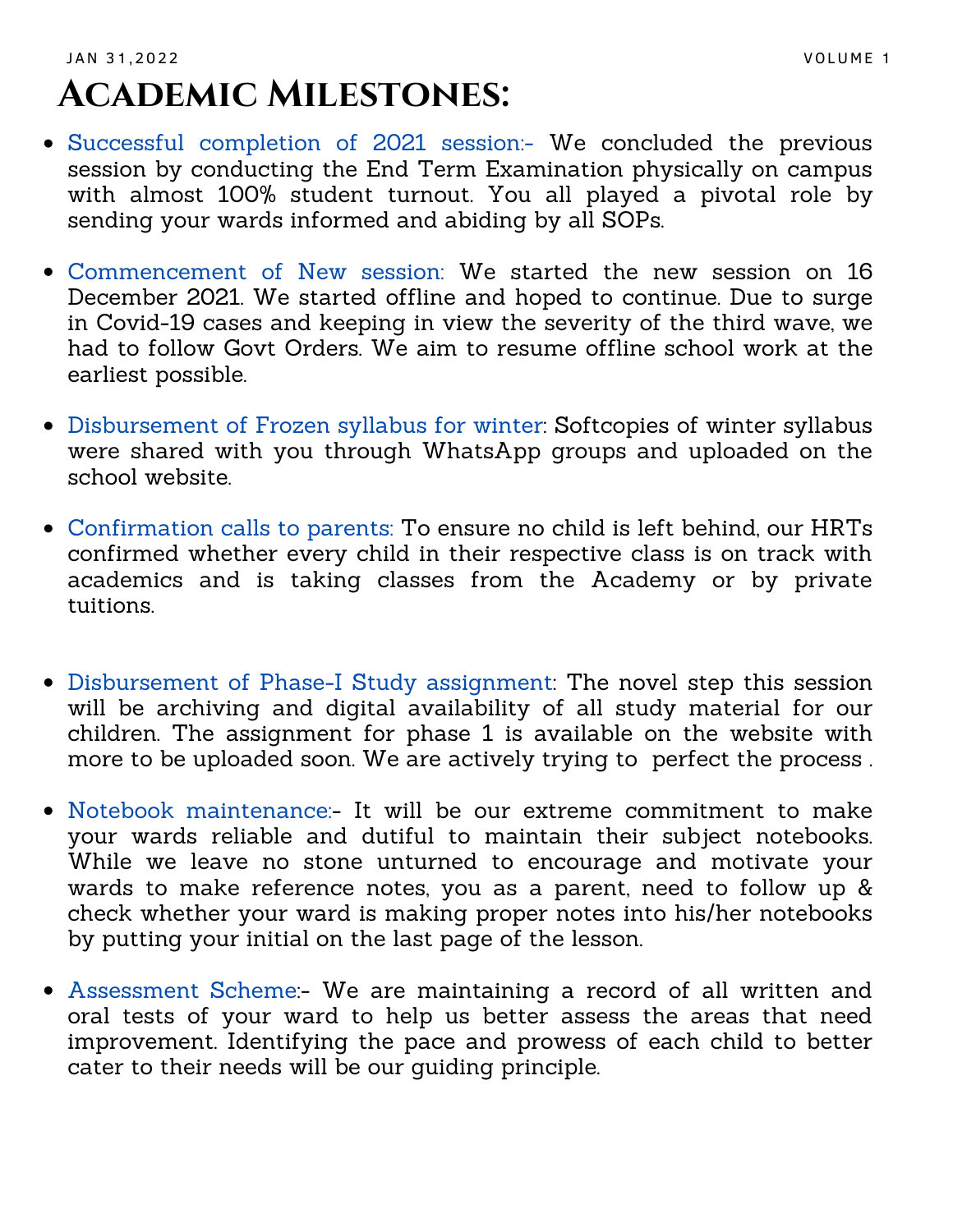## **Extracurricular Events:**

Observance Of Plantation Drive:- On 24 January, the District Forest department organized a plantation drive in AAA .This was in line with our philosophy of keeping the planet breathing healthy for our children.

Conduction of virtual Quiz competition: an online quiz competition was organized on 26th January, the first of many more to come.

Essay Competition:-CBSE has undertaken the observance of scrutinizing the imagination of students by allowing them to write an essay about My India@100 years. Hereof, we can shortlist the creative writers who will be given the opportunity to compete on regional level and then national level .

Section-Wise interaction with parents:- The versatile management of AAA has initiated the interaction session with parents in order to seek feedback, grievances or valuable suggestions from them, so that everything could be streamlined. The interaction session started on 25 January and roster has been shared with you.